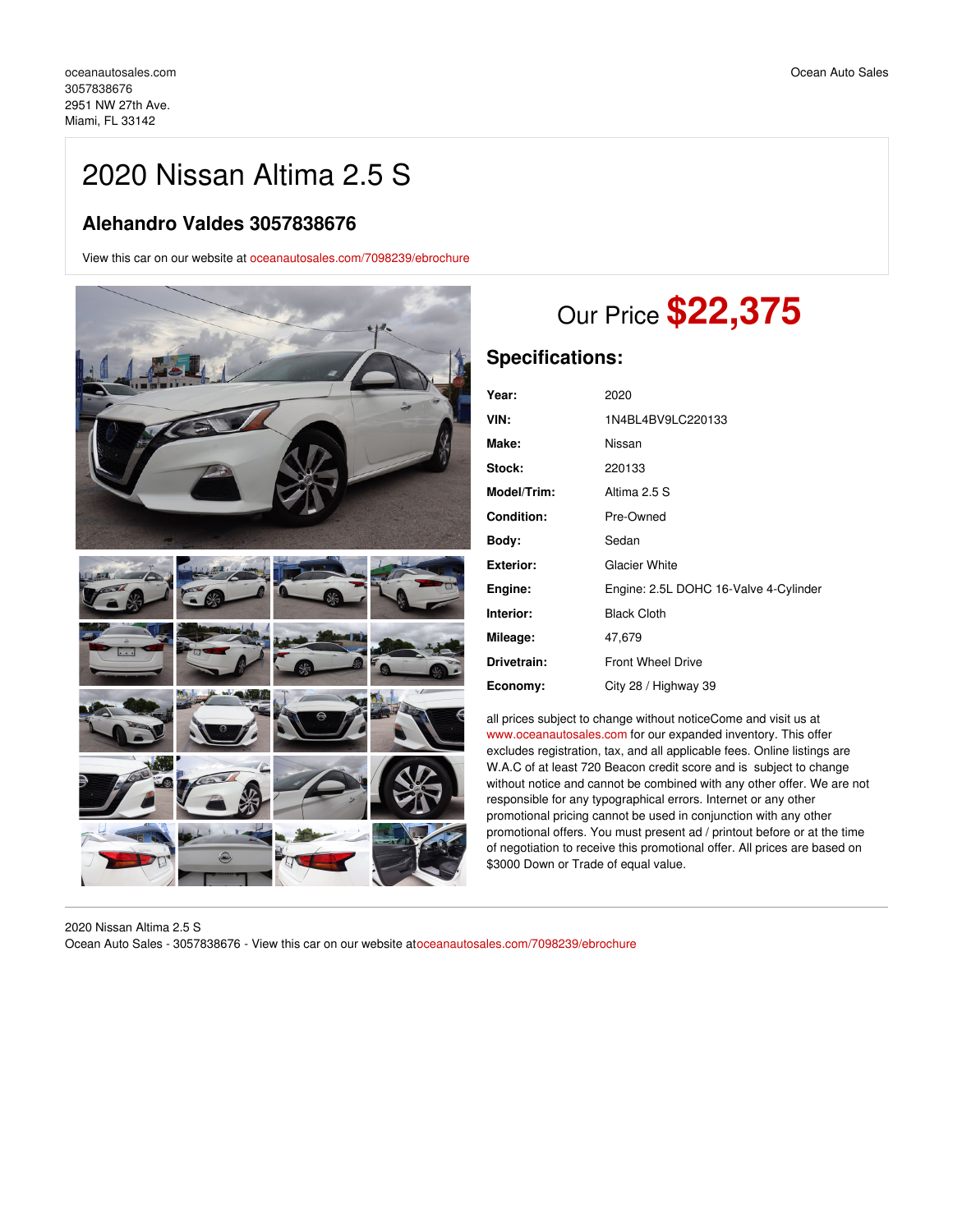



#### 2020 Nissan Altima 2.5 S

Ocean Auto Sales - 3057838676 - View this car on our website at[oceanautosales.com/7098239/ebrochure](https://oceanautosales.com/vehicle/7098239/2020-nissan-altima-2-5-s-miami-fl-33142/7098239/ebrochure)

## **Installed Options**

#### **Interior**

- 1 12V DC Power Outlet- 2 Seatback Storage Pockets
- 60-40 Folding Bench Front Facing Fold Forward Seatback Rear Seat Air Filtration
- Analog Appearance- Cargo Area Concealed Storage- Cargo Space Lights
- Carpet Floor Trim and Carpet Trunk Lid/Rear Cargo Door Trim Cloth Seat Trim
- Cruise Control w/Steering Wheel Controls- Day-Night Rearview Mirror
- Delayed Accessory Power
- Driver And Passenger Visor Vanity Mirrors w/Driver And Passenger Illumination, Driver And Passenger Auxiliary Mirror
- Driver Foot Rest- Driver Seat- Engine Immobilizer
- FOB Controls -inc: Cargo Access and Remote Engine Start- Fade-To-Off Interior Lighting
- Front And Rear Map Lights
- Front Bucket Seats -inc: 8-way power driver's seat and 4-way manual front passenger's seat
- Front Center Armrest and Rear Center Armrest- Front Cupholder
- Full Carpet Floor Covering- Full Cloth Headliner
- Full Floor Console w/Covered Storage, Mini Overhead Console w/Storage and 1 12V DC Power Outlet
- Gauges -inc: Speedometer, Odometer, Engine Coolant Temp, Tachometer, Trip Odometer and Trip Computer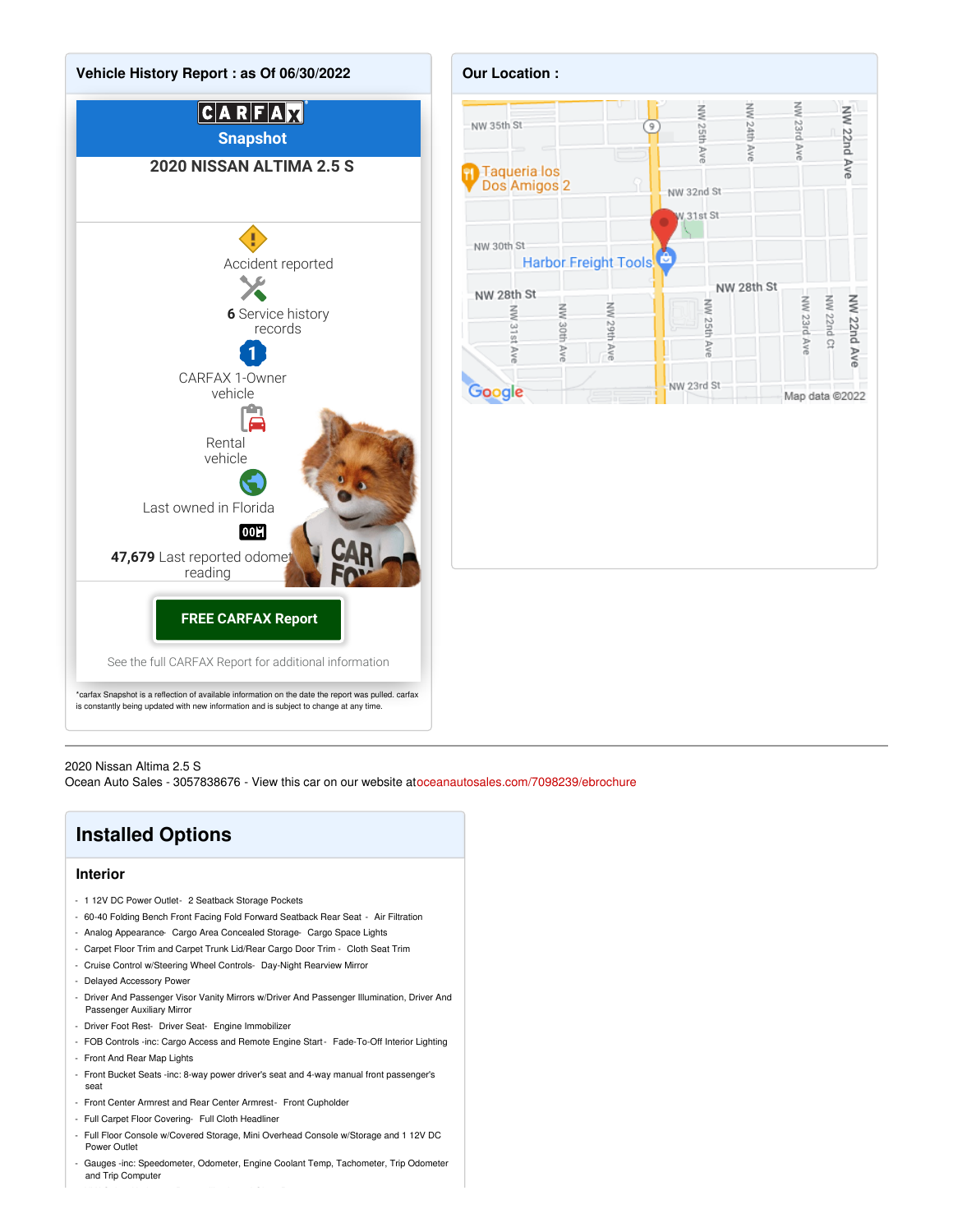- HVAC -inc: Underseat Ducts- Illuminated Glove Box
- Instrument Panel Bin, Driver / Passenger And Rear Door Bins and Audio Media Storage
- Interior Trim -inc: Metal-Look Instrument Panel Insert, Piano Black Door Panel Insert, Metal-Look Console Insert and Chrome/Metal-Look Interior Accents
- Manual Adjustable Front Head Restraints and Fixed Rear Head Restraints
- Manual Air Conditioning- Manual Tilt/Telescoping Steering Column
- NissanConnect Selective Service Internet Access- Outside Temp Gauge
- Passenger Seat- Perimeter Alarm- Power 1st Row Windows w/Driver 1-Touch Up/Down
- Power Door Locks w/Autolock Feature- Power Rear Windows
- Proximity Key For Doors And Push Button Start Rear Cupholder
- Remote Keyless Entry w/Integrated Key Transmitter, Illuminated Entry, Illuminated Ignition Switch and Panic Button
- Remote Releases -Inc: Power Cargo Access and Mechanical Fuel
- Seats w/Cloth Back Material- Sport Steering Wheel- Systems Monitor- Trip Computer
- Urethane Gear Shifter Material- Valet Function- Vinyl Door Trim Insert

#### **Exterior**

- Black Grille w/Chrome Accents
- Black Side Windows Trim and Black Front Windshield Trim Body-Colored Front Bumper
- Body-Colored Power Side Mirrors w/Manual Folding
- Body-Colored Rear Bumper w/Body-Colored Rub Strip/Fascia Accent
- Chrome Door Handles- Clearcoat Paint
- Compact Spare Tire Mounted Inside Under Cargo- Fixed Rear Window w/Defroster
- Galvanized Steel/Aluminum Panels
- Intelligent Auto Headlights (i-Ah) Auto On/Off Projector Beam Halogen Headlamps w/Delay- $\bigcap_{i=1}^{n}$
- Light Tinted Glass- Speed Sensitive Variable Intermittent Wipers- Steel Spare Wheel
- Tires: 215/60R16 AS- Trunk Rear Cargo Access
- Wheels: 16" x 7" Steel w/Full Wheel Covers

## **Safety**

- 1 12V DC Power Outlet- 2 Seatback Storage Pockets
- 60-40 Folding Bench Front Facing Fold Forward Seatback Rear Seat Air Filtration
- Analog Appearance- Cargo Area Concealed Storage- Cargo Space Lights
- Carpet Floor Trim and Carpet Trunk Lid/Rear Cargo Door Trim Cloth Seat Trim
- Cruise Control w/Steering Wheel Controls- Day-Night Rearview Mirror
- Delayed Accessory Power
- Driver And Passenger Visor Vanity Mirrors w/Driver And Passenger Illumination, Driver And Passenger Auxiliary Mirror
- Driver Foot Rest- Driver Seat- Engine Immobilizer
- FOB Controls -inc: Cargo Access and Remote Engine Start- Fade-To-Off Interior Lighting
- Front And Rear Map Lights
- Front Bucket Seats -inc: 8-way power driver's seat and 4-way manual front passenger's seat
- Front Center Armrest and Rear Center Armrest- Front Cupholder
- Full Carpet Floor Covering- Full Cloth Headliner
- Full Floor Console w/Covered Storage, Mini Overhead Console w/Storage and 1 12V DC Power Outlet
- Gauges -inc: Speedometer, Odometer, Engine Coolant Temp, Tachometer, Trip Odometer and Trip Computer
- HVAC -inc: Underseat Ducts- Illuminated Glove Box
- Instrument Panel Bin, Driver / Passenger And Rear Door Bins and Audio Media Storage
- Interior Trim -inc: Metal-Look Instrument Panel Insert, Piano Black Door Panel Insert, Metal-Look Console Insert and Chrome/Metal-Look Interior Accents
- Manual Adjustable Front Head Restraints and Fixed Rear Head Restraints
- Manual Air Conditioning- Manual Tilt/Telescoping Steering Column
- NissanConnect Selective Service Internet Access- Outside Temp Gauge
- Passenger Seat- Perimeter Alarm- Power 1st Row Windows w/Driver 1-Touch Up/Down
- Power Door Locks w/Autolock Feature- Power Rear Windows
- Proximity Key For Doors And Push Button Start Rear Cupholder
- Remote Keyless Entry w/Integrated Key Transmitter, Illuminated Entry, Illuminated Ignition Switch and Panic Button
- Remote Releases -Inc: Power Cargo Access and Mechanical Fuel
- Seats w/Cloth Back Material- Sport Steering Wheel- Systems Monitor- Trip Computer
- Urethane Gear Shifter Material- Valet Function- Vinyl Door Trim Insert

### **Mechanical**

- 120 Amp Alternator- 16.2 Gal. Fuel Tank
- 4-Wheel Disc Brakes w/4-Wheel ABS, Front Vented Discs, Brake Assist and Hill Hold **Control**
- 4.83 Axle Ratio- 60-Amp/Hr 510CCA Maintenance-Free Battery w/Run Down Protection
- Electro-Hydraulic Power Assist Speed-Sensing Steering- Engine Oil Cooler